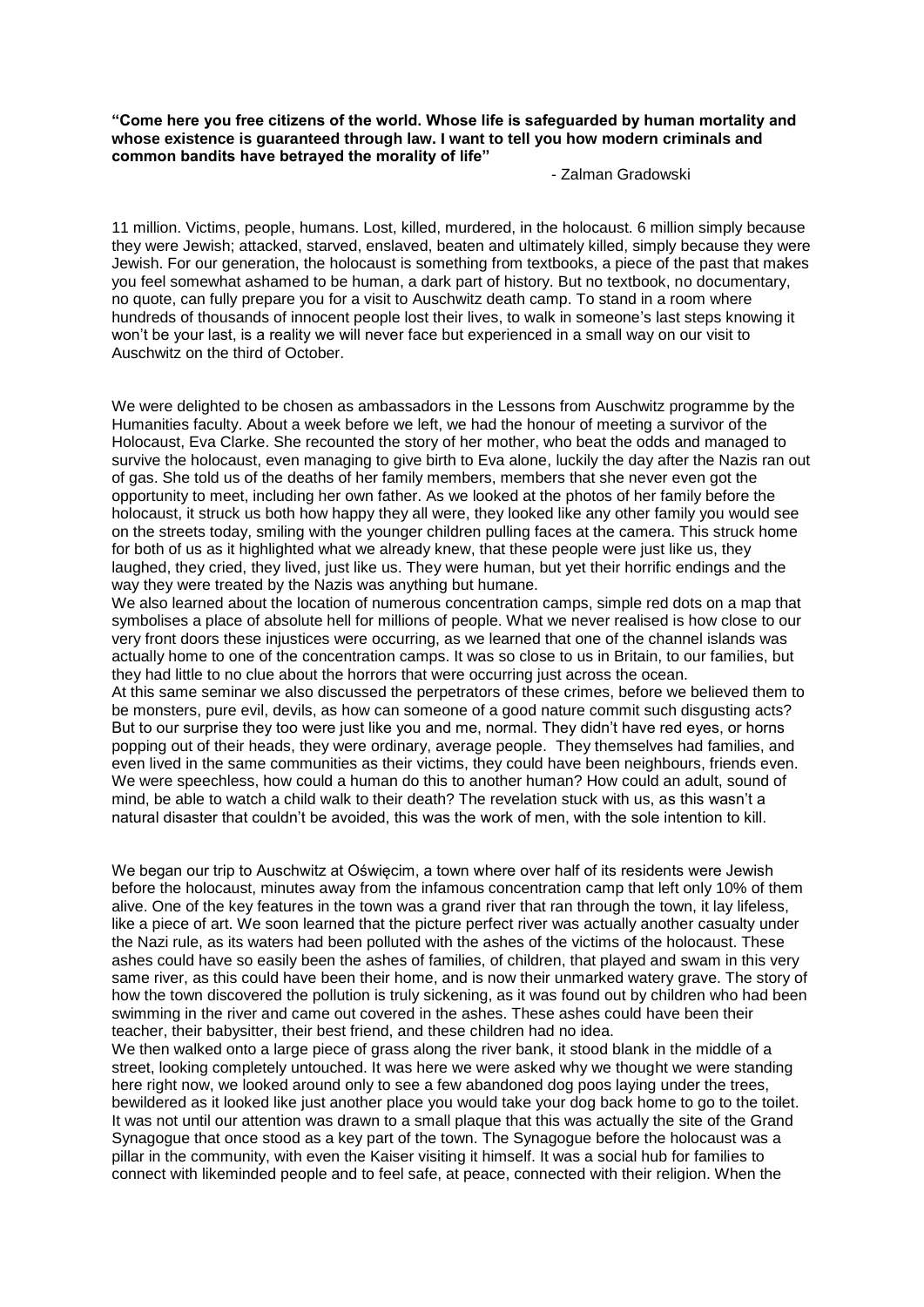Nazis came however, the Synagogue was burnt down, with not even a brick left over. All that was left to show for it was a small plaque, nothing else to even suggest that it was anything other than a patch of grass for your dog. On the same street, just a few blocks down lay a dominating church, tall and prominent, you would have had to be blind to miss it. The contrast to the now non-existent synagogue further highlighted to us the attempt to wipe one whole religion, one entire race, from history itself, simply because their beliefs were a bit different. Leaving the town to go to Auschwitz 1, we had time to reflect on everything we have learned so far. The town wasn't dark and cloudy, the people weren't traumatised, it was your typical sunny town, with your typical standard residents, just like the one we called home back in the UK. You wouldn't know all the lives, all the families, all the communities missing from it, but yet there were. So many.

As we arrived at Auschwitz 1, it was truly breath-taking. The building to which we were first greeted, stood tall, solid, strong. Unlike your usual building of history, this was not crumbling before our eyes, reminding that this tragedy is not as long ago as we would like kid ourselves to believe. As we walked further into the camp we see the famous archway, with the words imprinted on it translating to "work sets you free". As we looked up at this, we couldn't help but wonder how many people before us had read these very same words, because the reality was that these people were not free. Most would never again know the feeling to be free until their untimely deaths. In the series of blocks, all tied together with an endless supply of barbed wire was home to a series of experiments which would be performed on the mentally ill, the disabled and even children. Block 4 was home to a dark room, to which we caught videos, mere glimpses, into these Jewish people's lives before the holocaust. With our earphones on, we could hear their laughs, their songs of happiness, their voices, ringing in our ears. One of the videos, only a few seconds long showed a young girl with soft blonde hair skipping rope singing what sounded like an age old nursery rhyme. She looked around 6 years old, realising the camera is there, near the end of the video she smiles and sticks her tongue out cheekily before dissolving into the darkness of the room. We moved on to a book of names, which filled an entire room. These names were the names of the Jewish people who had been identified in the holocaust, however out of the 6 million people, only 4 million were named. This made us realise, the 2 million people who do not have a name, something so simple, who remembers them? Who grieves their memory? We then get a look at some of the things found when the camp was ultimately ceased. A whole wall of a corridor showed heap after heap of hair, with only an inch of glass separating us. As we looked closer we saw a single plait of a child's hair, still tied together with a red silk bow. We were told that two tonnes of human hair was behind that door, only a mere third of the hair found, abandoned by the Nazis. Along with the hair was series of other objects; clothes, shoes (including children's), jewellery, even toys left to rot in Auschwitz. Every item, every fabric, every strand of hair represented someone who had their whole identity stripped bare off them. As we headed out the block we were met with another corridor, this one filled with mugshots of just a few of the victims of the holocaust. These photos were a huge contrast to the videos from earlier, as the people in the photos were not smiling, they looked defeated, tired, broken. Getting face to face with these photos, staring these people in the eyes, made us realise yet again how ordinary they were. They did not look like criminals, they did not look like animals or savages, they looked lost, damaged, and hopeless. As we ventured out to one of the gas chambers, our eye was drawn to a large house just 5 minutes down the row. The house itself looked stunning, standing alone looking out to the rest of the camp we automatically assumed it had been built after the Holocaust. We then found out the Commander of the camp who brought his family there to live with him. He lived in this house with beautiful gardens and exotic flowers, inside one of the most destructive concentration camps in Poland. His wife described her time living there as some of the 'happiest years of her life'. This only highlights the fact that the people in charge of these camps were human beings who felt love and compassion towards others, just like me and you. But yet they were guilty of committing the biggest genocides in history, normal family men. So how do we differ? Who says we aren't capable to do the same? As we look onto the door of the gas chamber we realised that this for so many was their last time outside before they were stripped, and gassed, to their deaths. As we stood in the gas chamber silence fell upon the whole group, words can't explain the feelings felt in that room in that minute. To stand where so many have fallen, to listen to the silence of a room loud with so many tragically taken lives was heartbreaking to say the least. As we ventured out of Auschwitz 1, we couldn't help but feel a sense of guilt, as unlike so many innocent mothers, fathers, children, we could leave the camp, alive.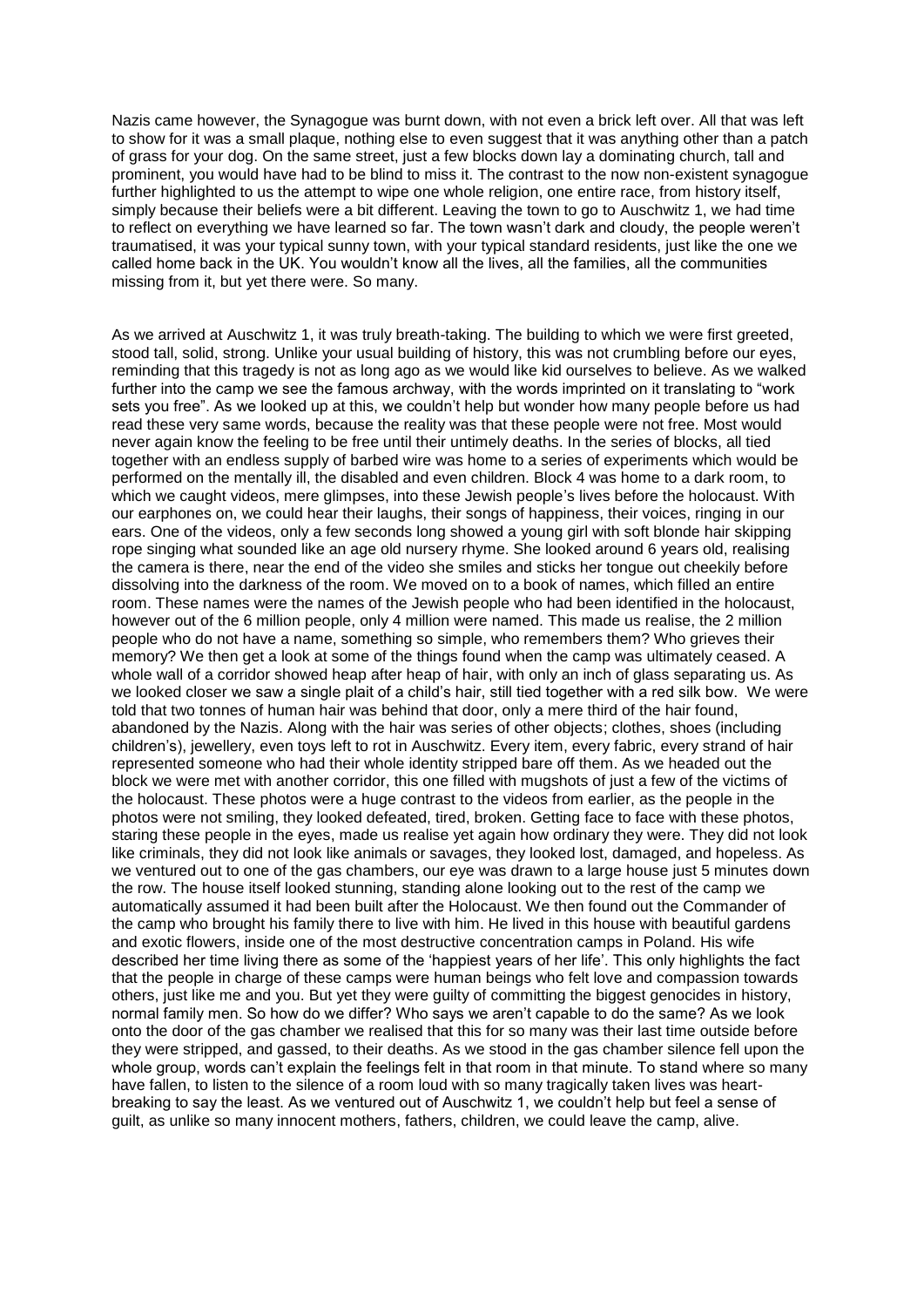We stared at train tracks that laid before Birkenau, a place where people only lasted a mere 40 minutes before their fates were likely to be sealed. As we got into the camp we were astonished by the size of the camp, roughly about the same as one of our own home towns. The buildings were all calculated apart perfectly, emphasising that this place did not fall from the heavens, but it was in fact carefully and over a long period of time, constructed by humans for the soul purpose of the holocaust. They say it's what you don't see at Birkenau that affects you the most, and at first we didn't understand the saying until we saw the gas chambers that had been left mere rubble. They had been destroyed by the Nazis right before the camp was liberated, crushing all 6 huge gas and cremation buildings, like nothing happened. As we walked to look at the final two gas chambers and photo memorial we walked through a wooded area. This area would have been the exact walk the Jewish people in the camp would have taken to the gas chamber, believing they were simply going for a shower. The path itself was surprisingly stunning, as the sun shone through the trees and the autumn leaves snapped at our feet we couldn't help but be horrified. How could a walk to their deaths be so pretty? And the saddest part is that after years of being locked away like an animal, it would be easy to understand how the people might believe even for a second they were going to a better place. It was between these collapsed gas chambers where we held a memorial service for all the victims of the Holocaust, which was perhaps one of the most moving experiences of our lives. The Rabbi injected so much emotion into his speech it was impossible not to become overwhelmed with grief and anger. Anger for the victims, but above all anger at the fact that it was humans that committed this horrendous genocide, humans that stole the lives of over six million innocent people because of their race, religion, disability or ethnicity.

It is truly amazing that one day, a mere 24 hour trip, could have such a lasting and life changing impact on our lives. The trip highlighted just how lucky we are, to say we are free, to say we still are treated with even an ounce of human decency, more than what they were subject to in their last days. We are so privileged and honoured to represent our school in this amazing project which helps ensure that this event is never erased from the world's mind. The Holocaust was the biggest genocide in human history, it is an event that should never be forgotten as, like George Santayana says **"those who do not remember the past are condemned to repeat it",** we should learn from the mistakes of the people before us and instead remember. Remember the mothers, brave and fearless only wanting the best for her family. Remember the fathers, strong and kind, separating never truly knowing what happened to his family. Remember the children, innocent and pure, watching their parents and grandparents being led to their deaths. Remember their names, and remember the ones that were even stripped of that. Remember their stories. Remember the victims of the holocaust.

Zalman Gradowski was a Polish prisoner of [Auschwitz-Birkenau](https://en.wikipedia.org/wiki/Auschwitz-Birkenau) concentration camp during [the](https://en.wikipedia.org/wiki/The_Holocaust_in_occupied_Poland)  [Holocaust in occupied](https://en.wikipedia.org/wiki/The_Holocaust_in_occupied_Poland) Poland. He arrived in November 1942 aboard a [Holocaust train](https://en.wikipedia.org/wiki/Holocaust_train) from Kalabosin. In order to record the horrors of the holocaust for future generations, Gradowski wrote a secret diary, describing his life and [the camp.](https://en.wikipedia.org/wiki/Extermination_camp) He buried his notebook in the camp as a time capsule. He didn't survive Auschwitz, as he was murdered in 1944, however his words still live on to this day as a grim reminder of these atrocities.

**"Dear discoverer of these writings! I have a request of you: this is the real reason why I write, that my doomed life may attain some meaning, that my hellish days and hopeless tomorrows may find a purpose in the future. I pass on to you only a small part of what took place in the hell of Auschwitz-Birkenau. It is for you to comprehend the reality."** - Zalman Gradowski

We have been asked to speak at the Scottish Parliament on Holocaust Memorial Day 2020, to share our experience as Ambassadors for LFA. The audience will include the First Minister Nicola Sturgeon.

Ross Eaton and Ellie Robertson S6 North Berwick High School